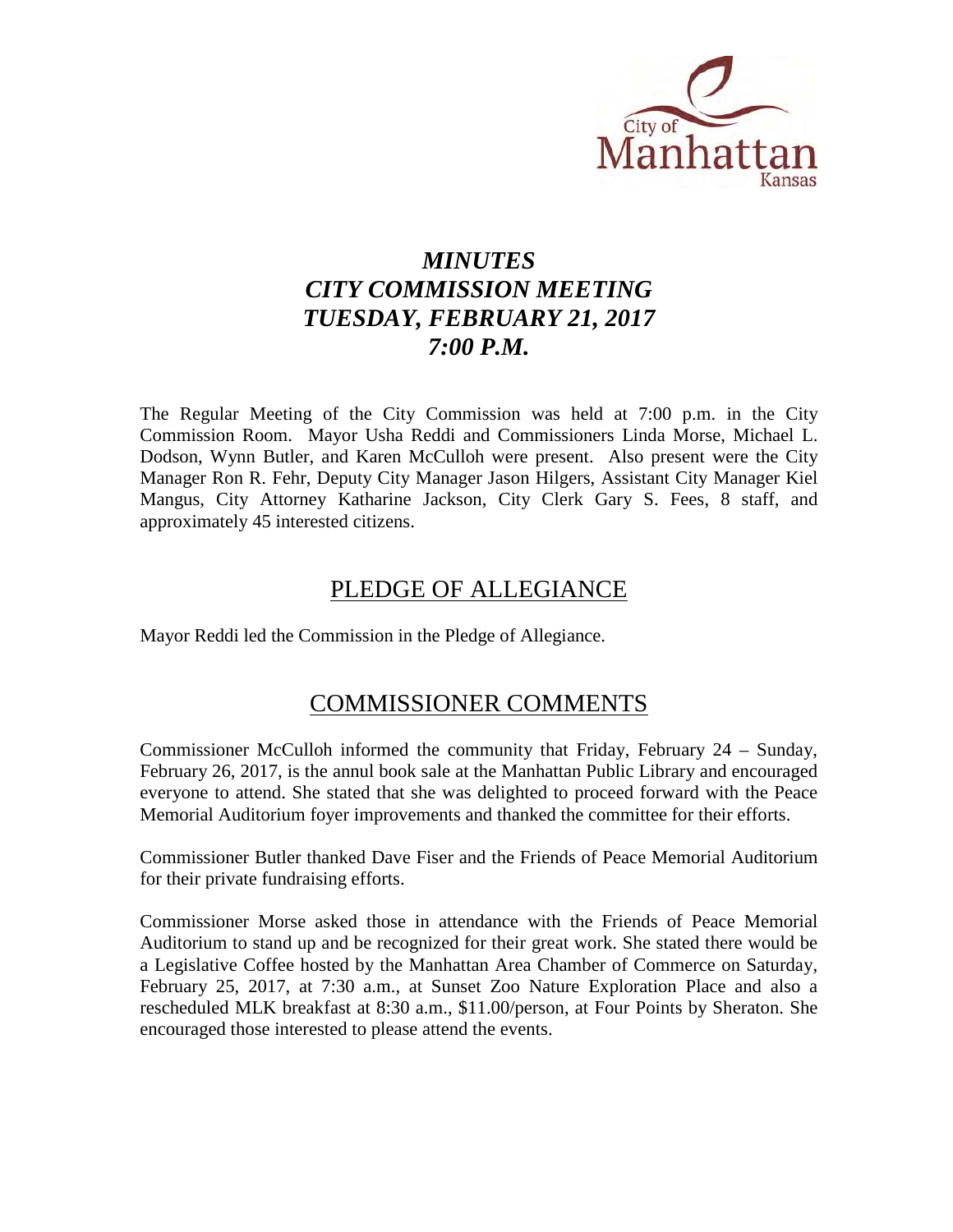# COMMISSIONER COMMENTS *(CONTINUED)*

Mayor Reddi commented about the great weather and encouraged citizens to enjoy the community events planned for the weekend. She stated there would be a Congressional Hearing on Thursday, February 23, 2017, at McCain Auditorium featuring testimony from a variety of agriculture producers. She encouraged those interested to participate and said that the event would also be available on a live webcast.

## CONSENT AGENDA

(\* denotes those items discussed)

#### **MINUTES**

The Commission approved the minutes of the Regular City Commission Meeting held Tuesday, February 7, 2017, and the Special City Commission Meeting held on Tuesday, February 14, 2017.

### **CLAIMS REGISTER NOS. 2842 AND 2843**

The Commission approved Claims Register Nos. 2842 and 2843 authorizing and approving the payment of claims from February 1, 2017, to February 14, 2017, in the amounts of \$358,030.48 and \$3,693,490.19, respectively.

### **LICENSE**

The Commission approved an annual Cereal Malt Beverages Off-Premises License for Dillons #94, 1101 Westloop Place.

### **ORDINANCE NO. 7272 – LEVY SPECIAL ASSESSMENTS (GOB 2017-A)**

The Commission approved Ordinance No. 7273 levying special assessments against the benefiting properties in the following 11 public improvement districts: *Grande Bluffs at Mill Pointe Addition, Unit Three – Sanitary Sewer (SS1316), Street (ST1321), and Water (WA1320); Ledge Stone Addition – Sanitary Sewer (SS1317) and Street (ST1323); Northlake Addition, Unit 2 – Sanitary Sewer (SS1321), Street (ST1326), and Water (WA1322); and Western Hills Addition, Unit Fourteen, Phase 2 – Sanitary Sewer (SS1314), Street (ST1320), and Water (WA1316).* 

### **ORDINANCE NO. 7274 – ANNEX – CITY-OWNED AIRPORT LAND**

The Commission approved Ordinance No. 7274 island annexing 6.44 acres of City-owned land associated with the Manhattan Regional Airport (Fixed Base Operator Facility and the former Armory Building) and adjacent South Airport Road Right-of-way, based on Conformance with the Manhattan Urban Area Comprehensive Plan, the Growth Vision, and the Capital Improvements Program.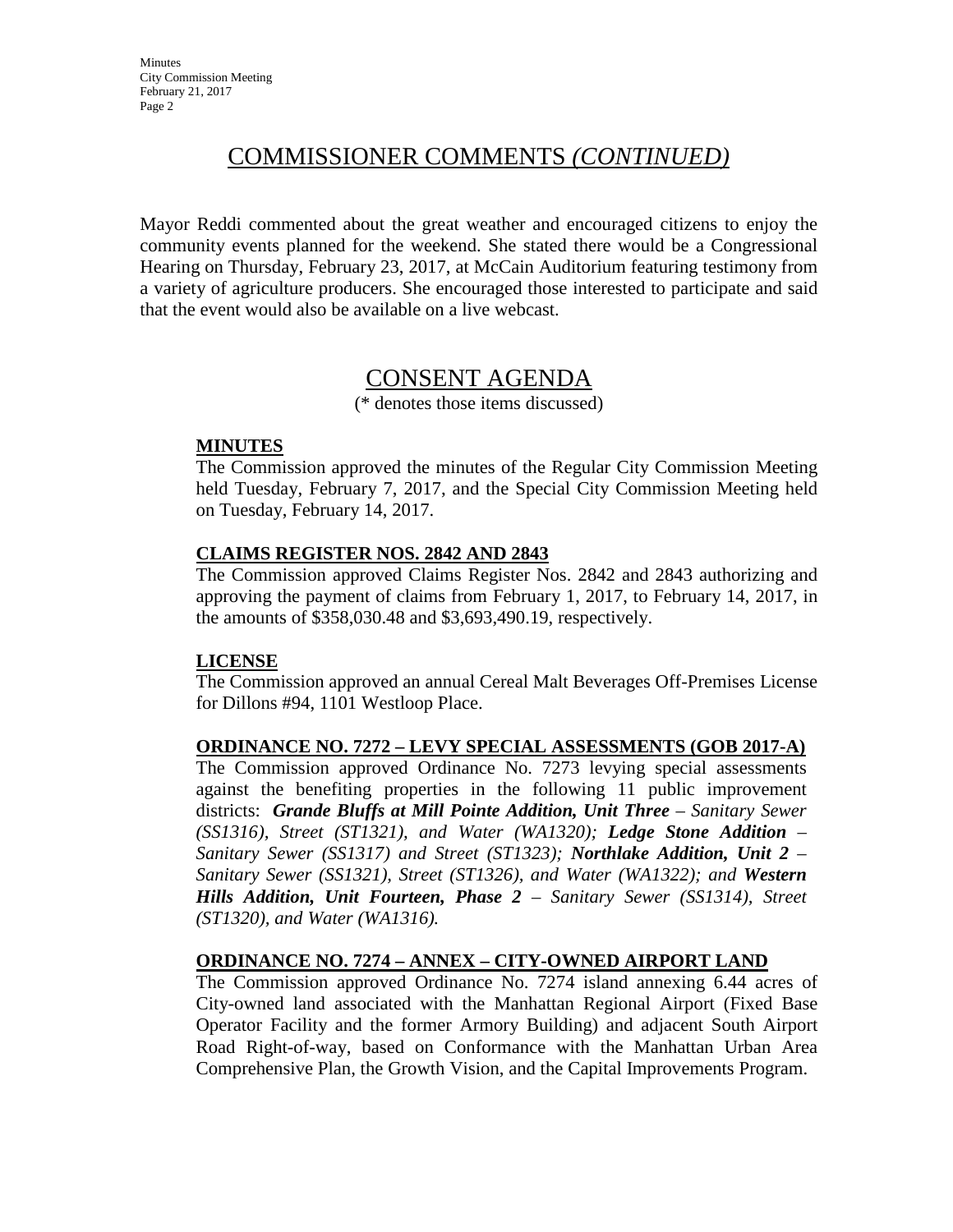# CONSENT AGENDA *(CONTINUED)*

### **ORDINANCE NO. 7275 – REZONE – CITY-OWNED AIRPORT LAND**

The Commission approved Ordinance No. 7275 rezoning 6.44 acres of Cityowned land associated with the Manhattan Regional Airport (Fixed Base Operator Facility and the former Armory Building) and adjacent South Airport Road rightof-way from County C-4, Highway business District, to AO, Airport Overlay District, based on the findings in the Staff Report *(See Attachment No. 1)* and the recommendation of the Planning Board.

#### **RESOLUTION NO. 022117-A - ISSUE -TEMPORARY NOTE SERIES NO. 2017-01**

The Commission approved accepting the best bid from D.A. Davidson  $\&$  Co, of Denver, Colorado, for selling the notes, and approved Resolution No. 022117-A issuing Temporary Note Series No. 2017-01 in the amount of \$3,310,0000.00 to finance: *Muirfield Landscaping (SP1614); Legacy Ridge Addition – Sanitary Sewer (SS1627), Street (ST1616), Water (WA1624); K-113 and K-18 Interchange Improvements – Street (ST1214); Update Zoning and Subdivision Regulations (UDO) (CD005P); Manhattan Traffic Operations Facility Fence, Parking Expansion, and Paving (SP1607/SP1608/SP1609); and Poliska Lane Stormwater Improvements (SM1606).*

#### **\* REQUEST FOR QUALIFICATIONS – WASTEWATER TREATMENT PLANT MECHANICAL, ELECTRICAL AND PLUMBING SYSTEM IMPROVEMENTS (SS1712, CIP #WW179E)**

Mayor Reddi asked if a City Commissioner would like to serve on the Selection Committee.

Commissioner McCulloh stated that she would serve on the Selection Committee.

The Commission authorized City Administration to seek qualifications for professional services for the Wastewater Treatment Plant Mechanical, Electrical and Plumbing System Improvements Project (SS1712, CIP #WW179E), and appointed Commissioner McCulloh to serve on the Selection Committee.

#### **CONTRACT AMENDMENT NO. 4 - PROFESSIONAL SERVICES - WEST ANDERSON AVENUE/SCENIC DRIVE/WILDCAT CREEK TRAIL UNDERPASS (ST0810)**

The Commission authorized the Mayor and City Clerk to execute Contract Amendment No. 4, in an amount not to exceed \$22,050.00, with BG Consultants, Inc., of Manhattan, Kansas, for the West Anderson Avenue/Scenic Drive/Wildcat Creek Trail Underpass (ST0810).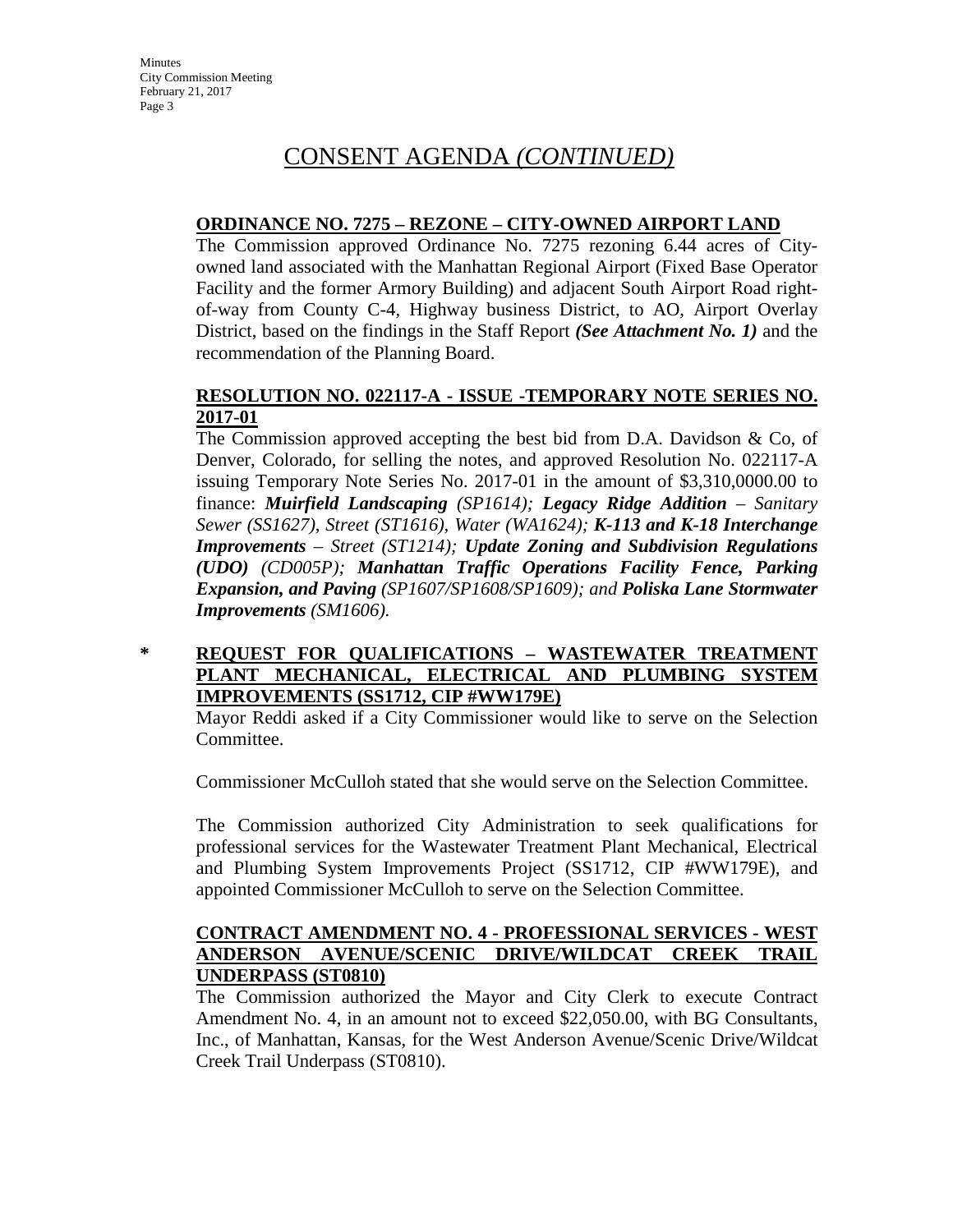# CONSENT AGENDA *(CONTINUED)*

#### **AWARD CONTRACT – PEACE MEMORIAL AUDITORIUM FOYER IMPROVEMENTS (SP1206)**

The Commission accepted the Architect's Opinion of Probable Cost in the amount of \$128,000.00, and awarded and authorized the Mayor and City Clerk to execute a construction contract in the amount of \$64,200.00 (Final Base Bid in the amount of \$62,300.00 [Base bid in the amount of \$70,200.00 less a donation of services in the amount of \$7,900.00], Alternate No. 1 in the amount of \$1,100.00, and Alternate No. 2 in the amount of \$800.00) to Trinium, Inc., of Manhattan, Kansas, for the Peace Memorial Auditorium Foyer Improvements project (SP1206).

#### **MEMORANDUM OF AGREEMENT – KDHE – MESSENGER ROAD WATERLINE EXTENSION (WA1703)**

The Commission authorized City Administration to finalize and the Mayor and City Clerk to execute a Memorandum of Agreement with the Kansas Department of Health and Environment for the Messenger Road Waterline Extension (WA1703) Project.

### **OUTSIDE CITY WATER AGREEMENTS – MESSENGER ROAD WATERLINE EXTENSION (WA1703)**

The Commission authorized City Administration to finalize and the Mayor and City Clerk to execute agreements for outside city limits water service connections to the City's water distribution system with the following three (3) property owners and properties located in Manhattan, Kansas, Riley County for the Messenger Road Waterline Extension (WA1703) Project: *Verne and Gloria Hart, 116 Messenger Road; Kevin and Lindsey Baribeau, 802 Elliott Street; and Shaun and Dixie Curtis, 822 Elliott Street.* 

### **PURCHASE – SANITARY SEWER LINE RAPID ASSESSMENT TOOL (CIP #WW176E)**

The Commission authorized a sole source purchase of a Sanitary Sewer Line Rapid Assessment Tool (CIP #WW176E) from InfoSense, Inc., of Charlotte, North Carolina, and McIntire Management Group, of North Kansas City, Missouri, in the amount of \$25,310.00, to be paid from the Wastewater Fund.

### **BOARD APPOINTMENTS**

The Commission approved the following appointments by Mayor Reddi to various boards and committees of the City.

#### *Arts and Humanities Advisory Board*

Appointment of RoShanna Robinson, 825 Pottawatomie Avenue, to a threeyear term. Ms. Robinson's term will begin April 1, 2017, and will expire March 31, 2020.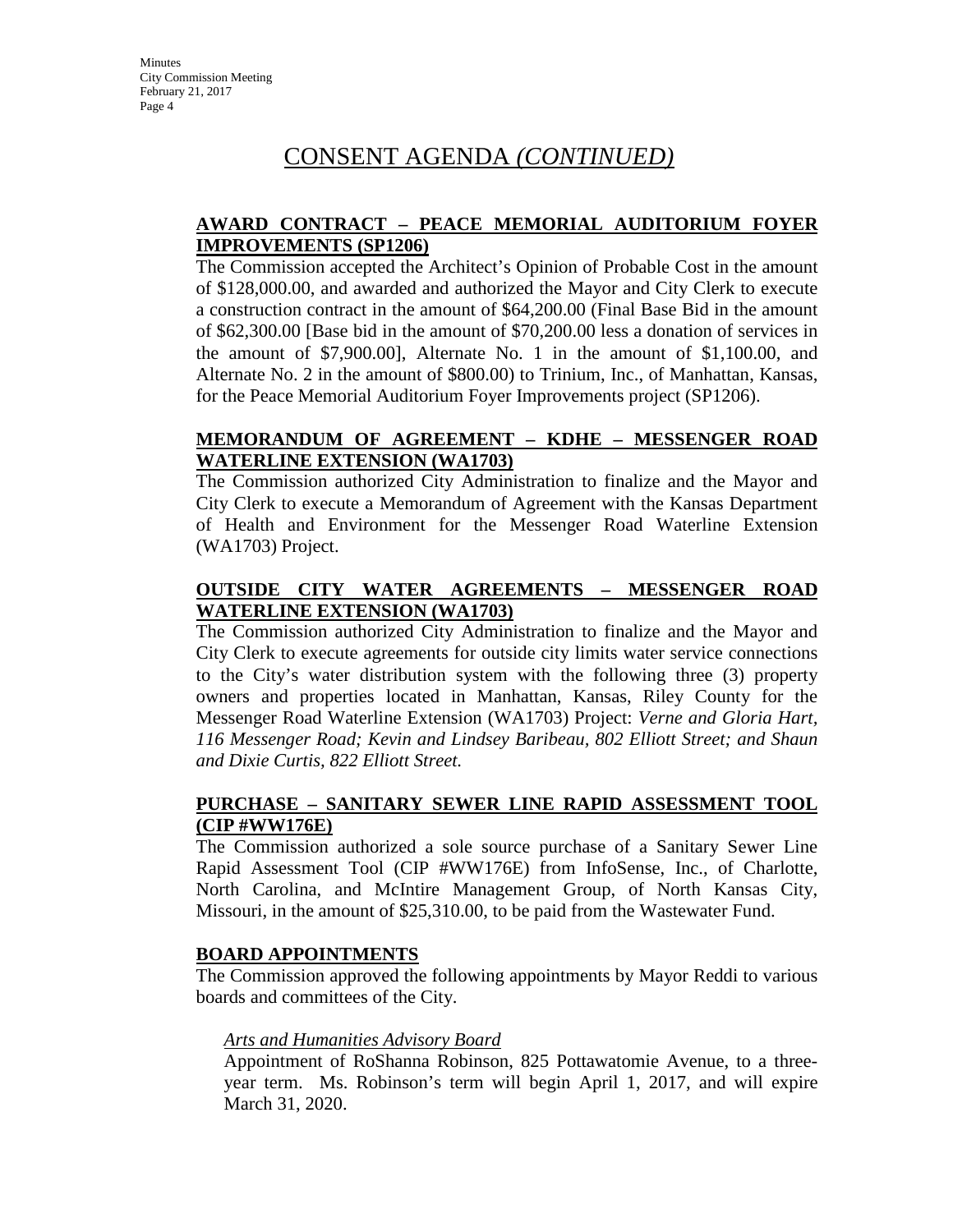### CONSENT AGENDA *(CONTINUED)*

#### **BOARD APPOINTMENTS** *(CONTINUED)*

*Special Alcohol Funds Advisory Board*

Appointment of Keith Weber, 1004 North Mill Point Circle, to the remainder of a three-year term. Mr. Weber's term begins immediately and will expire June 30, 2018.

Appointment of Bryce Swanson, 3134 Lundin Drive Apartment 8, to fill the unexpired term of Lora Boyer. Mr. Swanson's term begins immediately and will expire June 30, 2017.

After discussion, Commissioner Morse moved to approve the consent agenda, as distributed. Commissioner McCulloh seconded the motion. On a roll call vote, motion carried 5-0.

# GENERAL AGENDA

#### **FIRST READING - ESTABLISH - RENTAL DWELLING UNIT REGISTRATION AND EDUCATION PROGRAM**

Kiel Mangus, Assistant City Manager, introduced and presented an overview of the item. He highlighted the proposed ordinance; discussed information on the rental registration program data; outlined registration program costs, education efforts, rental registration website information, and additional education efforts utilizing the City website and the potentially a City mobile application to allow tenants to request an inspection or to report issues. He also discussed some of the considerations with short-term rentals such as AirBnB or vacation rentals. He informed the Commission that City Administration recommends bringing back the short-term rental item to a future work session.

Katie Jackson, City Attorney, responded to questions from the Commission. She provided clarification on the information requested on the Residential Rental Registration Form and information subject to the Kansas Open Record Act.

Mayor Reddi opened the public comments.

Richard Hill, 1019 Poyntz Avenue, voiced concerns with the proposed ordinance and highlighted areas of concern in Sec. 8-830, Definitions, and in Sec. 8-383, Registration form; appointment of an agent; and with the requirements of information on the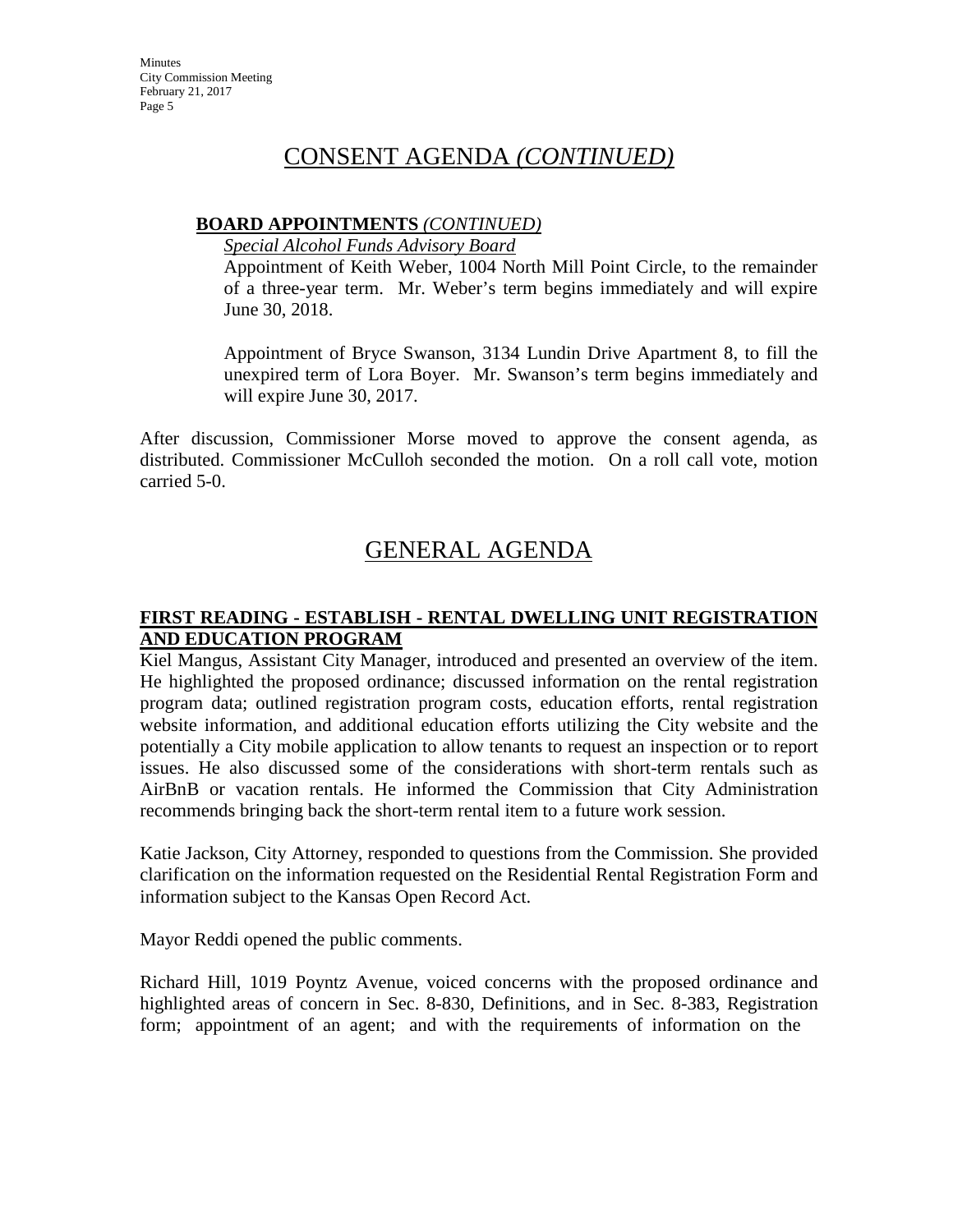### **FIRST READING - ESTABLISH - RENTAL DWELLING UNIT REGISTRATION AND EDUCATION PROGRAM** *(CONTINUED)*

rental registration form. He stated that there are codes already in place to accomplish what the Commission wants to do and said that landlords fear that they will be singled out for code inspections if the City only registers rental properties. He informed the Commission that he was against registration of strictly rental property and would fight if this item goes through.

Jarred McKee, 740 Crestwood Drive, thanked City staff and the City Commission on the work put in on this item. He stated that he was in support of a registration program as a first step. He asked the Commission that if they vote no on the item, explain then why the market was unable to the fix problem and what vacancy rate is required to solve the problem. He voiced support to regulate the rental business and supported the item.

Larry Weaver, 1010 Karla Lane, stated that he appreciated the legal points raised by the first speaker and that the legal questions will be appropriately dealt with by City staff. He stated that he owns two rentals properties in Manhattan and was in favor of the proposed ordinance. He provided additional information on the item and also endorsed the three maps being proposed (showing all code violations at addresses in the community, properties who have passed voluntary inspections, and all registered rentals in the city) to make the rentals available in Manhattan more transparent.

Brandon Irwin, 4440 Tuttle Creek Boulevard, asked several questions regarding the proposed ordinance and data available if a property meets code compliance or not.

Kiel Mangus, Assistant City Manager, provided clarification on the proposed ordinance and on the adoption of the current International Building Codes.

Brandon Irwin, 4440 Tuttle Creek Boulevard, provided additional information on the item. He informed the Commission that the issue is consumer protection and whether or not a property is code compliant to inform consumers on housing and health. He voiced support for the proposed ordinance.

Gail Lortscher, 34 Waterway Place, informed the Commission that she is a manager of a mobile home park and asked if the proposed ordinance would apply to their mobile homes or mobile homes as rentals.

Kiel Mangus, Assistant City Manager, responded to questions and stated that if a mobile home is rented, it is considered a dwelling unit.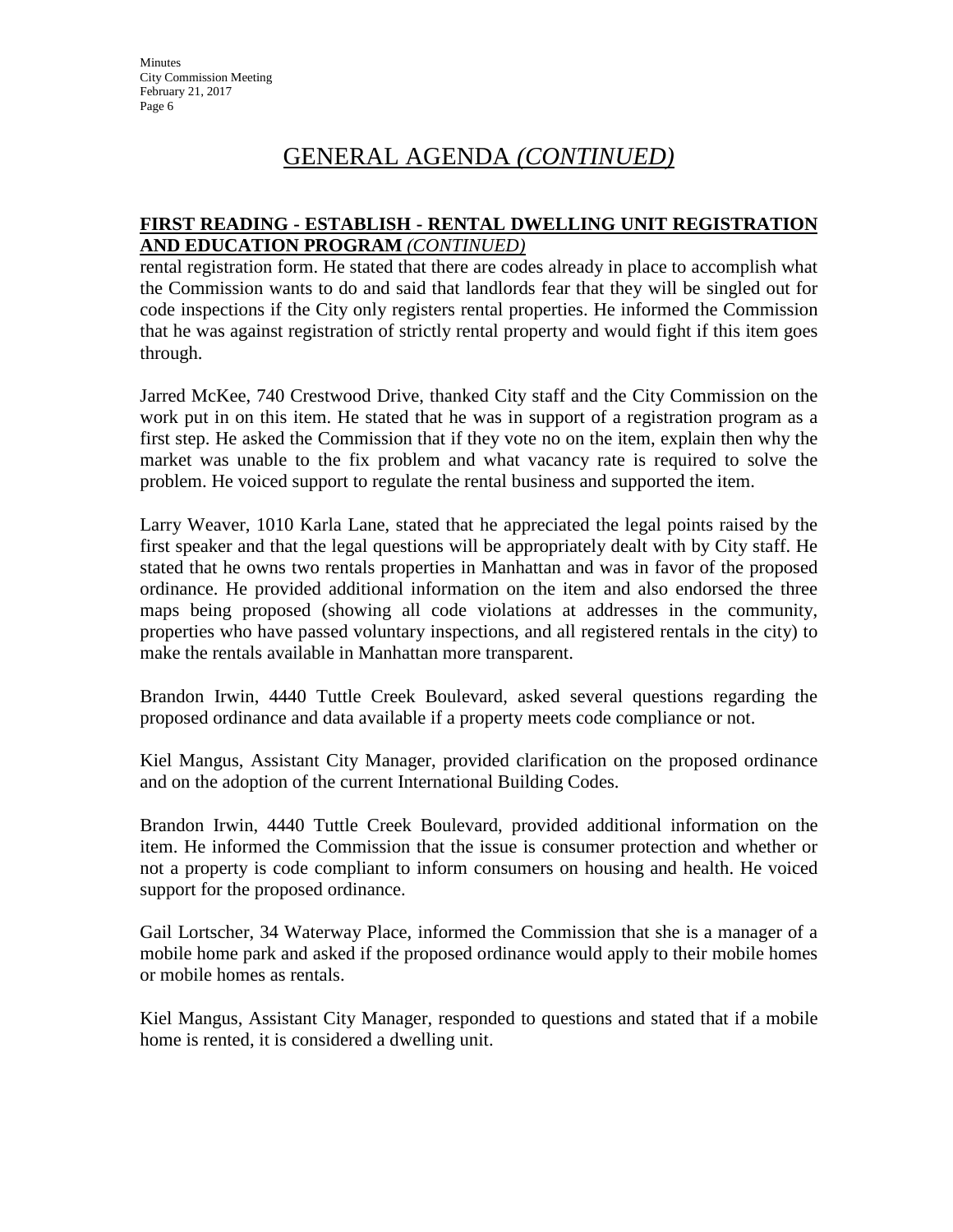#### **FIRST READING - ESTABLISH - RENTAL DWELLING UNIT REGISTRATION AND EDUCATION PROGRAM** *(CONTINUED)*

Gail Lortscher, 34 Waterway Place, stated that their mobile home park has 242 lots and have eight mobile homes that are rented. She explained the difficulty in her registration process with their mobile home park and said that the regulations proposed are unnecessary, will be difficult to manage, and will cost a lot of money to taxpayers.

Kiel Mangus, Assistant City Manager, and Brad Claussen, Building Official, responded to questions and provided clarification regarding notifications to mobile home units being rented or owner-occupied.

Austin Pfannenstiel, 3809 Buckeye Circle, informed the Commission that he has been to a few of the meetings regarding this topic and stated they have not shown a pandemic or crisis. He stated this registration is subject to creep of scope and was concerned with Sec. 8-385 - 8-389 for future additions. He asked the Commission to clarify the comment in the ordinance that 75% of all code violations are located within and upon rental units, and to state if the landlord or tenant were responsible. He recommended that the ordinance not be passed, but if passed, asked to provide what provision is needed to change the registration.

Brandon Irwin, 4440 Tuttle Creek, provided responses to comments made regarding trying to find a solution for a problem that does not exist. He provided data on occupancy rates and occupants per room. He stated that it is difficult to expect consumers to know building codes and to be experts in housing quality.

Donna Shenck-Hamlin, 1922 Leavenworth Street, spoke in support of the proposed ordinance and open registries. She stated this is fundamental good business practice and the three maps can be used as tools for the consumer, landlord and public officials.

Ben Motley, 219 Prairie Lea Place, food service business owner, stated this proposed ordinance looks small compared to regulations in food service. He supported the oversight and some sort of regulation.

Brandy Kliewer, 1405 Pierre Street, spoke in support of the ordinance.

Jack McHugh, Director of Off-Campus Housing Support, Kansas State University, stated that he supported the proposed ordinance. He concurred with the education components and the three maps being proposed.

Roger Seymour, 1181 Rock Spring Lane, landlord, commented on the bed and breakfast industry and asked that their industry also be regulated the same as landlords regarding regulations for only four unrelated people. He asked if this was a charter or regular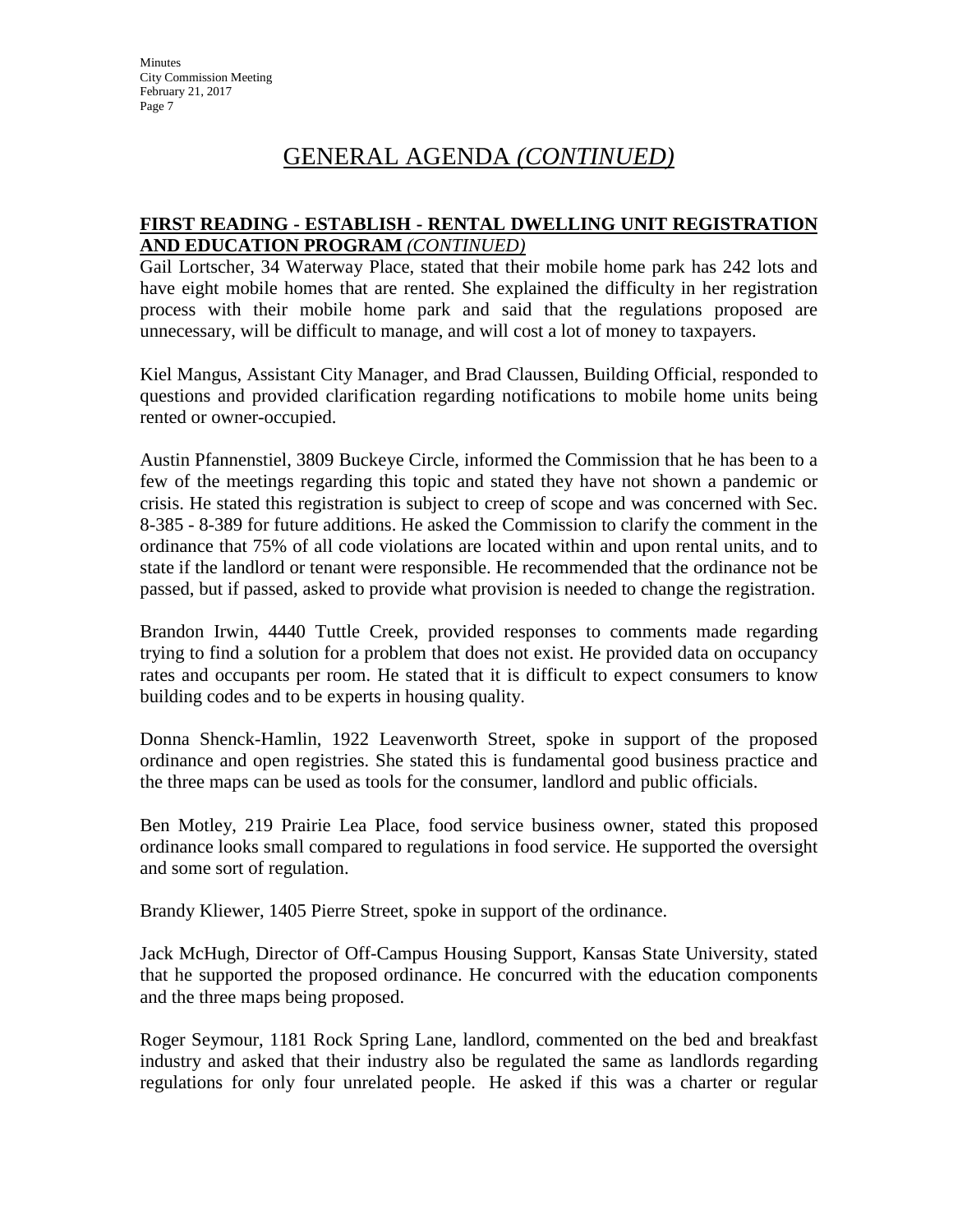### **FIRST READING - ESTABLISH - RENTAL DWELLING UNIT REGISTRATION AND EDUCATION PROGRAM** *(CONTINUED)*

ordinance and stated that the ordinance could be modified in the future. He stated that if the Commission is going to register rentals, then register all properties in Manhattan. He informed the Commission that Manhattan is the most regulated city that they own rental properties in. He stated this registration program will cost him money and time to register his rental properties. He asked the Commission to table the item and send back to the committee for review and to look at again in two to three months.

Sarah Pfannenstiel, 3809 Buckeye Circle, asked if the reason for the ordinance is for the health and safety of tenants. She stated there are already processes in place to take care of these issues and the proposed ordinance is a large waste of taxpayer dollars.

Jordan DeLoach, 1411 Hillcrest Drive, representing the Kansas State University Student Body President, informed the Commission that on October 1, 2015, the Student Senate unanimously passed a resolution in support of a rental registration program. He reiterated the importance of the program and wanted to see a program for the city of Manhattan.

Chris Banner, 618 Osage Street, stated that there needs to be a starting point and this proposed ordinance is minimal and provides information that people need.

Bryce Ebert, 2006 Southwind Place, stated that he did not see a correlation between the proposed ordinance to address quality housing. He said he took offense to a lack of quality housing and provided examples of quality housing and new buildings being built. He asked if the Commissioners had their primary residences inspected and if not, why not. He stated that he was in support of an ordinance covering all properties in Manhattan and owner-occupied to have all information and registration for everyone. He voiced support to continue the current inspection program with the four code inspector officers.

Regina Schroeder, P.O. Box 212, informed the Commission that she was speaking as an owner of rental property. She stated that she was glad to see rental education on the City's website; however, voiced concern with the amount of expenses as a taxpayer for this program. She stated that she was struggling with the proposed program and discussed current programs in-place that have to abide by codes and private information, such as her birth date, cell phone number, or personal residence. She stated that the police and fire departments do have ways of getting this information, if needed. She stated that if the reason is to take care of all residents, why not register all properties, including owneroccupied. She asked what the real reason for the registration program is.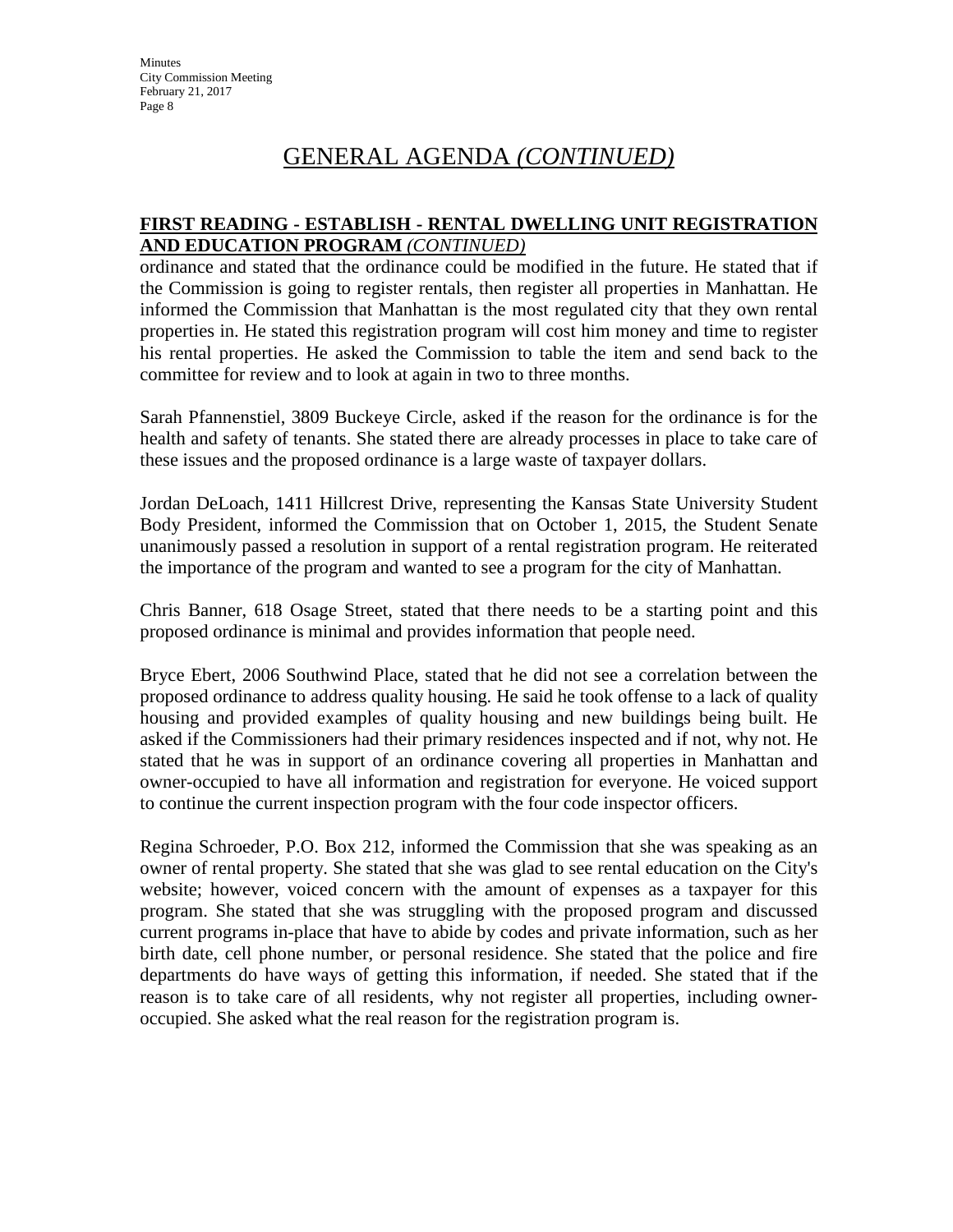#### **FIRST READING - ESTABLISH - RENTAL DWELLING UNIT REGISTRATION AND EDUCATION PROGRAM** *(CONTINUED)*

Lisa Tatonetti, 205 Cedar Drive, spoke in support of the proposed ordinance. She said her students and low income individuals are the most vulnerable and do not have the information that they need. She talked about the need for rental inspections and hoped the Commission goes back to conversations about rental inspection programs.

Sara Fisher, 811 Osage Street, stated that she supported the item and asked why this action requires an ordinance.

Kiel Mangus, Assistant City Manager, and Katie Jackson, City Attorney, responded to questions about the proposed ordinance and reasons for the City Commission to pass an ordinance.

Hearing no other comments, Mayor Reddi closed the public comments.

After comments and questions from the Commission, Kiel Mangus, Assistant City Manager, responded to questions from the Commission and provided additional information on the requirements for the proposed residential rental registration form. He provided information on the owner's mailing address and clarification on the definition of the owner and designated agent.

Commissioner McCulloh provided additional information on the rental registration program and stated that she owns rental property. She said that an appropriate point of contact is important because it is not always apparent who that is, especially, if they have an LLC and are difficult to contact. She provided an example of a party house and the owner was living in Germany that needed to be contacted regarding their property, but could not be reached because there wasn't any contact information available.

Katie Jackson, City Attorney, and Kiel Mangus, Assistant City Manager, responded to additional questions from the Commission regarding legal definitions and requested information for the residential rental registration form. Both provided clarification on the definitions in Sec.8-380 and Sec. 8-383, and the purpose and listings of the Whereas phrases in the proposed ordinance.

Commissioner Dodson voiced his appreciation for the comments heard from both points of view and the input provided. He stated that in reality, inspections apply to everyone; however, the only thing different here is that as a landlord, you are running a business, which does make landlords slightly different with different responsibilities. He stated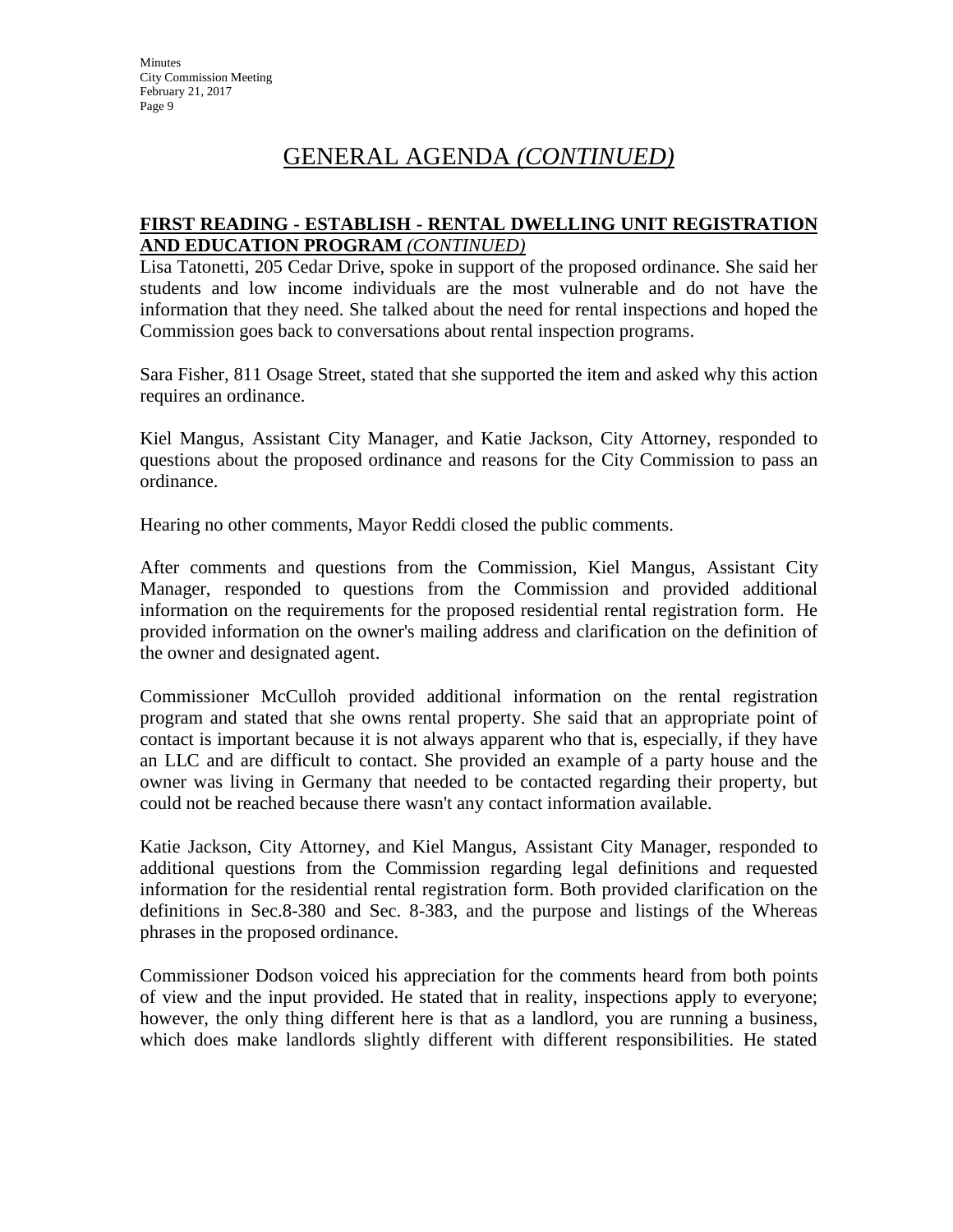### **FIRST READING - ESTABLISH - RENTAL DWELLING UNIT REGISTRATION AND EDUCATION PROGRAM** *(CONTINUED)*

that the focus has been on information, education and some penalties for people that do not comply. He stated that there are some areas in the ordinance that needed further tweaking to try to balance the needs of the entire community, but are getting close with the ordinance.

Commissioner Butler stated that this type of program has been kicked around since 1988 and voiced frustration without having a lot of hard data to make an informed decision. He provided additional information on the proposed ordinance and stated that the maps are important and the final two Whereas clauses in the proposed ordinance are the most important: "Whereas, the City desires to collect and maintain information related to the use and occupancy of rental dwelling units in order to aid emergency services response"; and, "Whereas, the City desires to identify dwelling units to facilitate tenant and landlord education." He asked that the date of birth be deleted and stated that the owner information for a mailing address using a post office box is fine on the rental registration form. He wanted to see some of the language tweaked in the ordinance for second reading as suggested. He voiced concern with mission creep and reiterated that the program costs would be paid from the General Fund Budget.

Mayor Reddi thanked City staff and the community members for their comments and involvement. She stated the City is where it should be with the ordinance and this is a result from compromise. She stated that President Myers at Kansas State University provided a statement that he was in favor of some type of oversight with registration and providing emergency contacts. She stated that there are high-quality rentals in the community, but have a few, as in any organization, that feel the burden more than others. She said that since she has been on the Commission, there has been discussion for the past couple of years and this ordinance, as proposed, is about as simplified and with the least amount of costs as it can be.

Commissioner Morse provided comments on the proposed ordinance and was pleased to see that the Commission was reaching a consensus. She stated that it is not okay for the City not to know the number of rentals or the extent of rentals in Manhattan. She said that it is time for Manhattan to join other cities in Kansas and the Midwest that have some type of rental registration program. She stated that she was pleased that Kansas State University is supportive and that she also supported the proposed ordinance.

After additional discussion and comments from the Commission, Commissioner McCulloh moved to approve first reading of an ordinance authorizing the establishment of a Rental Dwelling Unit Registration Program. Commissioner Dodson seconded the motion.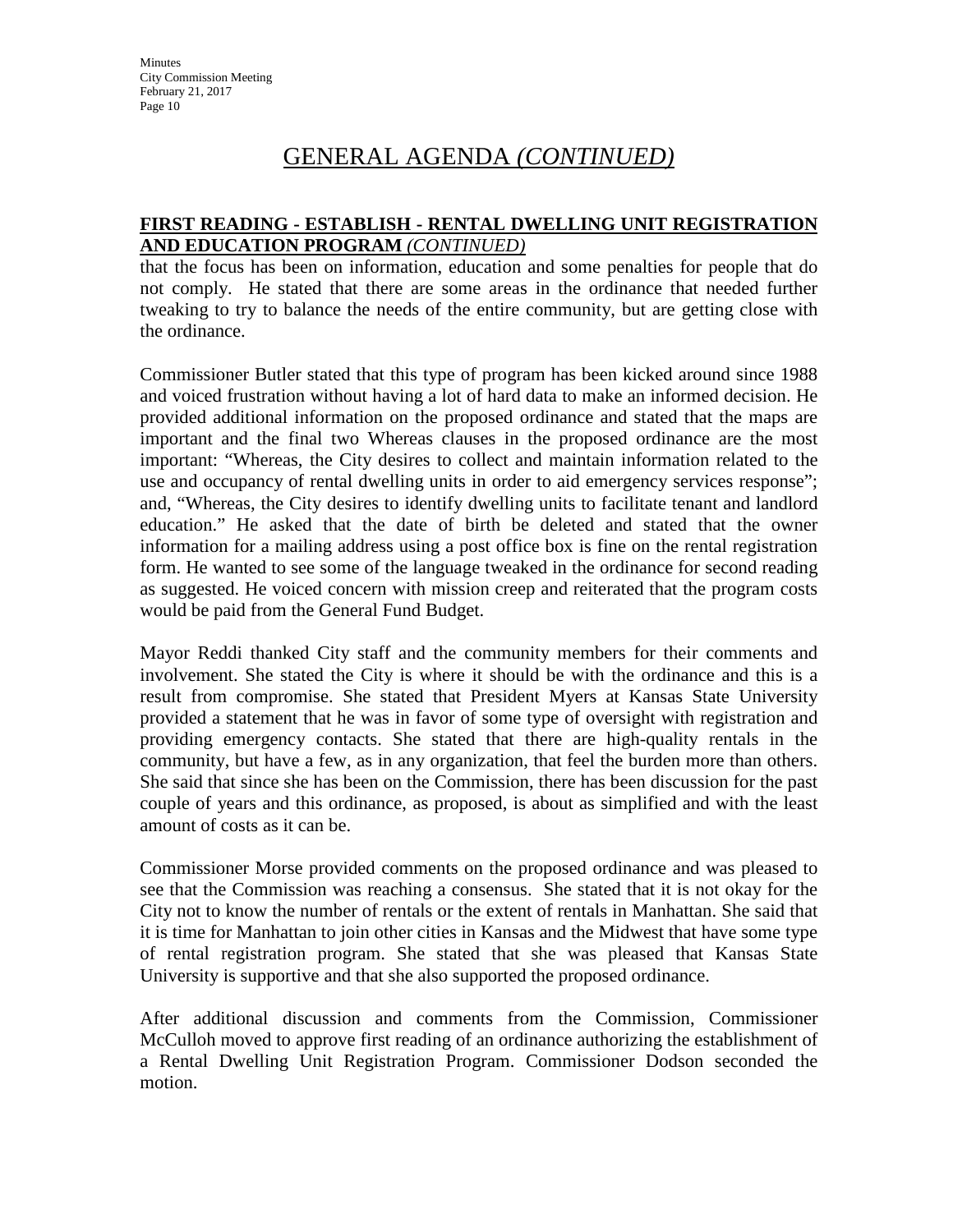Minutes **City Commission Meeting** February 21, 2017 Page 11

### **GENERAL AGENDA (CONTINUED)**

#### FIRST READING - ESTABLISH - RENTAL DWELLING UNIT REGISTRATION AND EDUCATION PROGRAM (CONTINUED)

After further comments from the Commission, on a roll call vote, motion carried 5-0.

#### **ADJOURNMENT**

At 9:15 p.m., the Commission adjourned.

MMC, City Clerk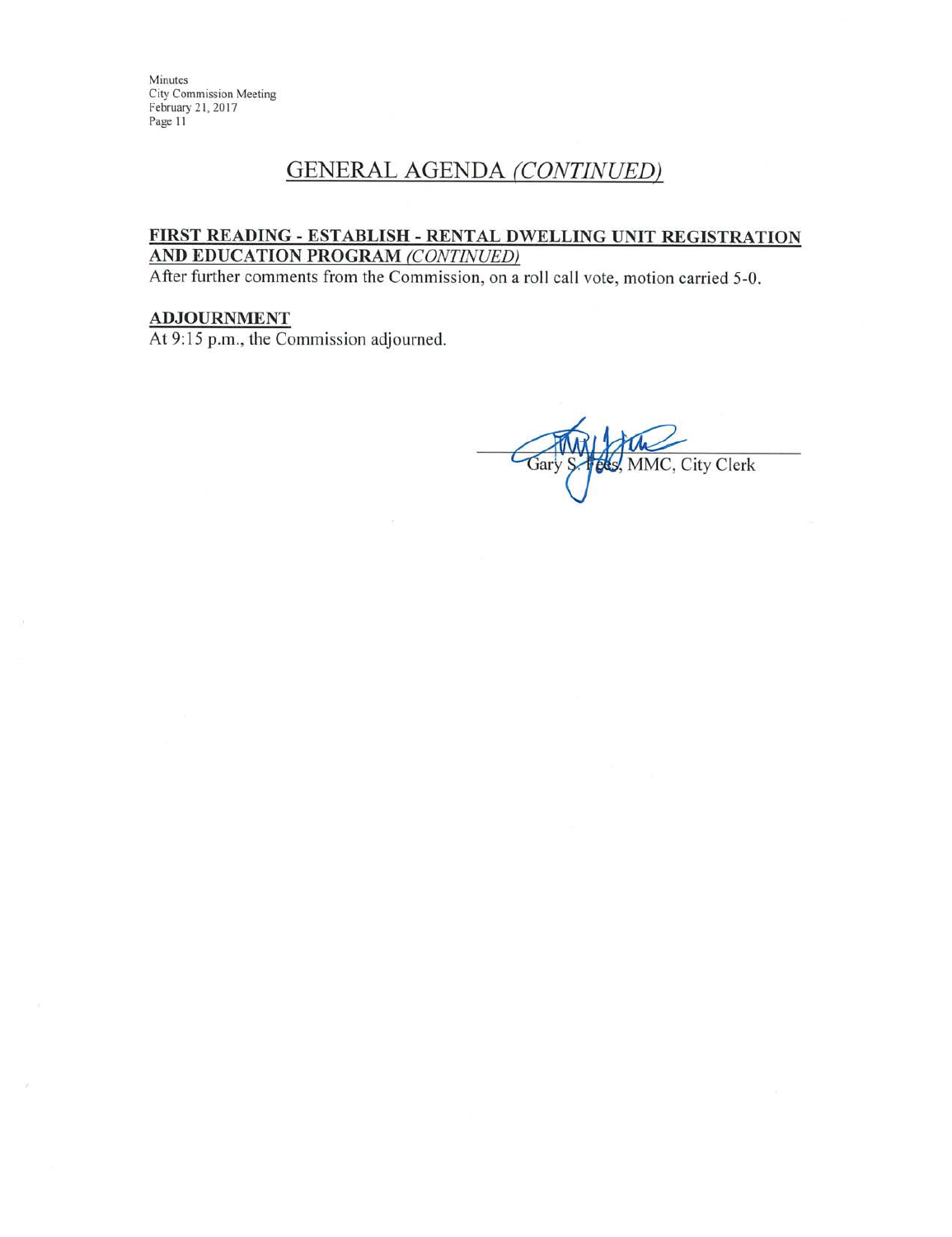#### **STAFF REPORT**

### **ON AN APPLICATION TO REZONE PROPERTY**

**FROM:** Riley County C-4, Highway Business District.

**TO:** AO, Airport Overlay District

**APPLICANT/OWNERS:** City of Manhattan – Ron Fehr, City Manager

**ADDRESS:** 1101 Poyntz Avenue, Manhattan, KS

**LEGAL DESCRIPTION:** A tract of land associated with the Manhattan Regional Airport's Fixed Base Operator facility, the adjacent armory building and adjacent Airport Road right-of-way located in the Northwest Quarter of Section 33, Township 10 South, Range 7 East; and road-right-of-way at the intersection of S. Airport Road and Skyway Drive in the Northeast Quarter of Section 32, Township 10 South, Range 7 East.

**LOCATION:** The subject site is generally located along S. Airport Road. The Manhattan Regional Airport's Fixed Base Operator facility is located on the Airport property, as is the former Armory Building located at 1709 S. Airport Road. The rezoning request is also for the adjoining portion of S. Airport Road generally located at the intersection of S. Airport Road and Murray Road, and at the intersection of S. Airport Road and Skyway Drive.

**AREA:** Total area is 6.44 acres

 Fixed Base Operator Facility, Old Armory Building and ROW site is 5.51 acres in area

S. Airport Road and Skyway Drive ROW site is 0.93 acres in area

### **DATE OF NEIGHBORHOOD MEETING:** August 15, 2016

### **DATE OF PUBLIC NOTICE PUBLICATION:** September 15, 2016

### **DATE OF PUBLIC HEARING: PLANNING BOARD:** October 17, 2016 **CITY COMMISSION:** November 1, 2016

### **THIRTEEN MATTERS TO BE CONSIDERED WHEN REZONING**

**1. EXISTING USE:** The Manhattan Regional Airport's Fixed Base Operator facility, the former Armory Building and adjacent Airport Road right-of-way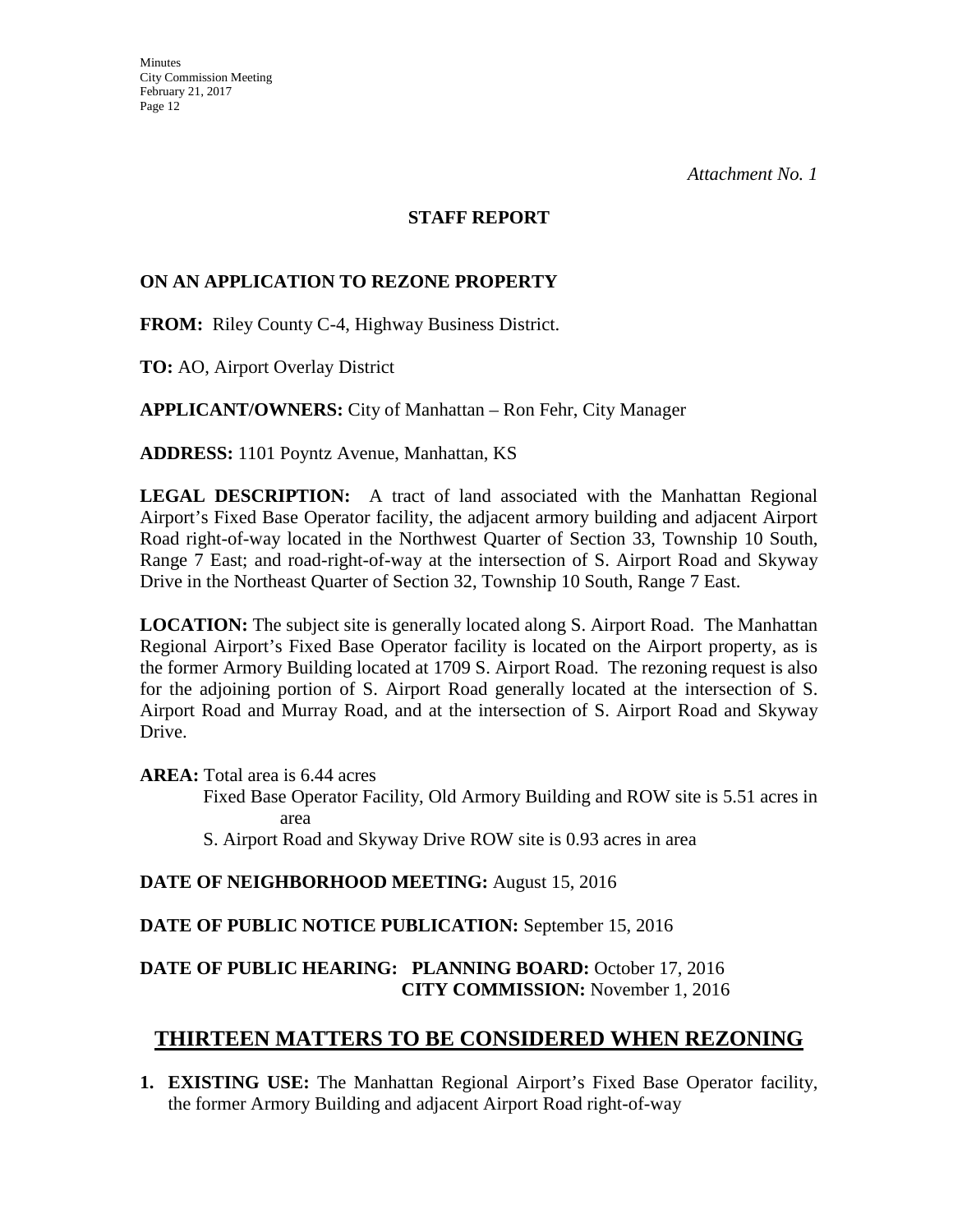**Minutes** City Commission Meeting February 21, 2017 Page 13

#### *Attachment No. 1*

**2. PHYSICAL AND ENVIRONMENTAL CHARACTERISTICS:** The subject site is associated with the Manhattan Regional Airport's Fixed Base Operator facility, the former Armory Building and adjacent right-of-way. The land associated with the right-of-way at the intersection of S. Airport Road and Skyway Drive includes stormwater drainage infrastructure associated with the Airport, Skyway Drive and Kansas Highway 18. The subject site is generally flat. The Fixed Base Operator facility, the adjacent former Armory Building and adjacent right-of-way is outside of any mapped high risk floodplains (i.e. 1% Annual Chance Floodplain), but these floodplains are in proximity to this area. The intersection of S. Airport Road and Skyway Drive is in the 1% Annual Chance Floodplain, as it is part of the stormwater sewer infrastructure for the area.

#### **3. SURROUNDING LAND USE AND ZONING:**

A variety of land uses and zoning districts in Riley County surround the rezoning site. The Airport is zoned AO, Airport Overlay District. See the map below to gain an understanding of the various land uses and zoning districts in the area.

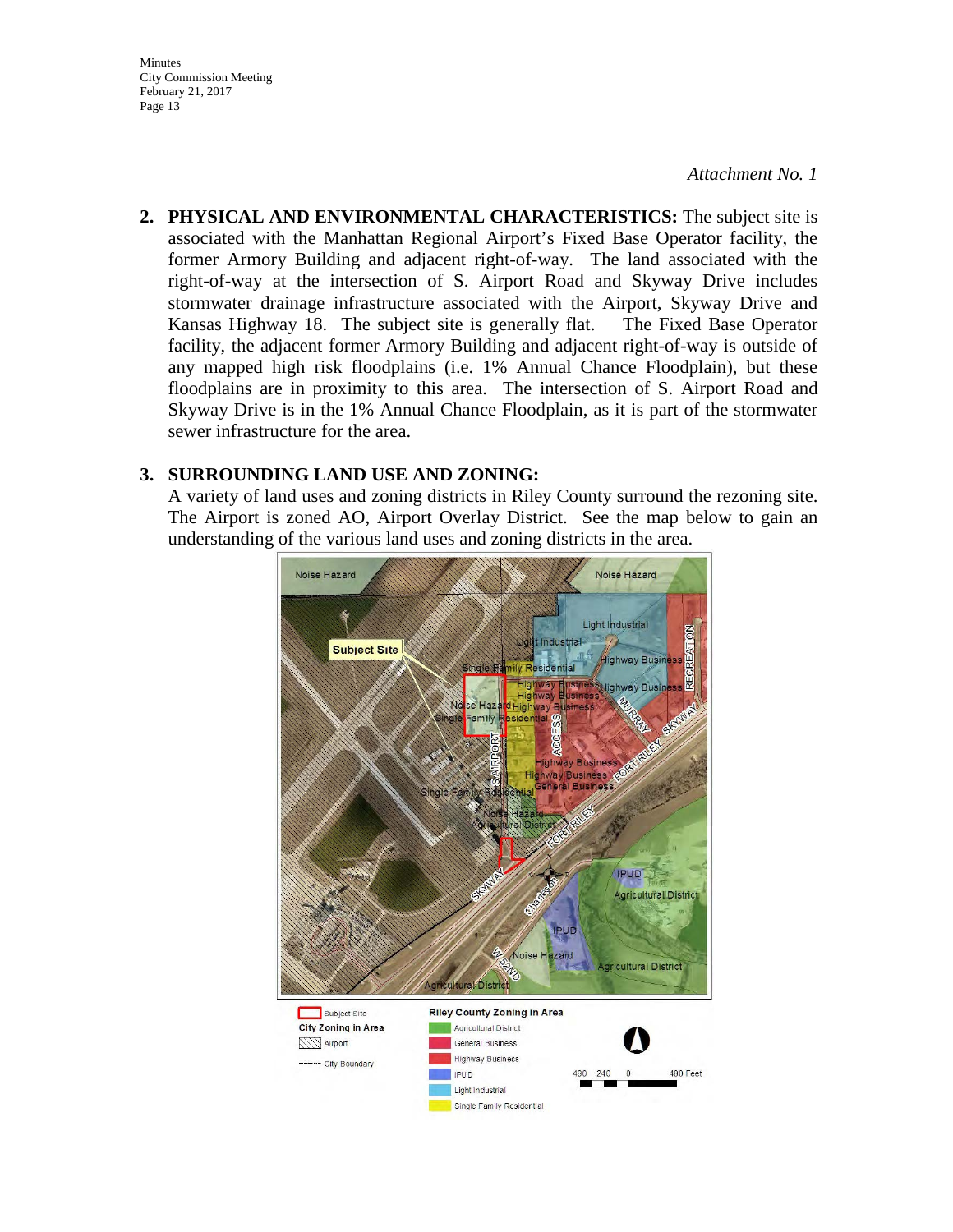- **4. GENERAL NEIGHBORHOOD CHARACTER:** The area surrounding the subject site is a wide mix of commercial, industrial, and residential uses. The land to the west is the Manhattan Regional Airport property. The land to the east is a mix of singlefamily homes, highway commercial business and industrial uses. The commercial and industrial uses range from heavy commercial vehicle sales, service commercial business, contractor business and warehouses.
- **5. SUITABILITY OF SITE FOR USES UNDER CURRENT ZONING:** The site is currently located in Riley County, but is City owned property associated with the Manhattan Regional Airport, or is road right-of-way, on which the City recently completed roadway improvements for the Airport and County. Because of the unique conditions that the City owns the land associated with the Airport and has improved and maintains the roadway, keeping the subject site in Riley County under the current zoning district is not suitable.
- **6. COMPATIBILITY OF PROPOSED DISTRICT WITH NEARBY PROPERTIES AND EXTENT TO WHICH IT MAY HAVE DETRIMENTAL AFFECTS:** No changes to the existing uses are proposed at this time. The City is requesting the annexation and rezoning so that the City owned airport property and road right-of-way that is maintained by the City is within its jurisdiction. No development is proposed on the subject site. The land will stay devoted to the Manhattan Regional Airport or to provide adequate access to the area.

The applicant held a neighborhood meeting on August 15, 2016. Three (3) neighbors attended the meeting. The questions and concerns raised by the neighbors revolved around not wanting their land to be annexed or their property value to increase.

The proposed rezoning should not adversely impact the nearby properties.

**7. CONFORMANCE WITH COMPREHENSIVE PLAN:** The unplatted City owned land and adjacent road right-of-way is shown on the Future Land Use Map of the Manhattan Urban Area Comprehensive Plan as Public/Semi-Public. No specific land use policies are established for this land category; however airports are listed as one of the public uses.

The proposed annexation of subject site conforms to the policy of the Manhattan Urban Area Comprehensive Plan.

### **8. ZONING HISTORY AND LENGTH OF TIME VACANT AS ZONED:**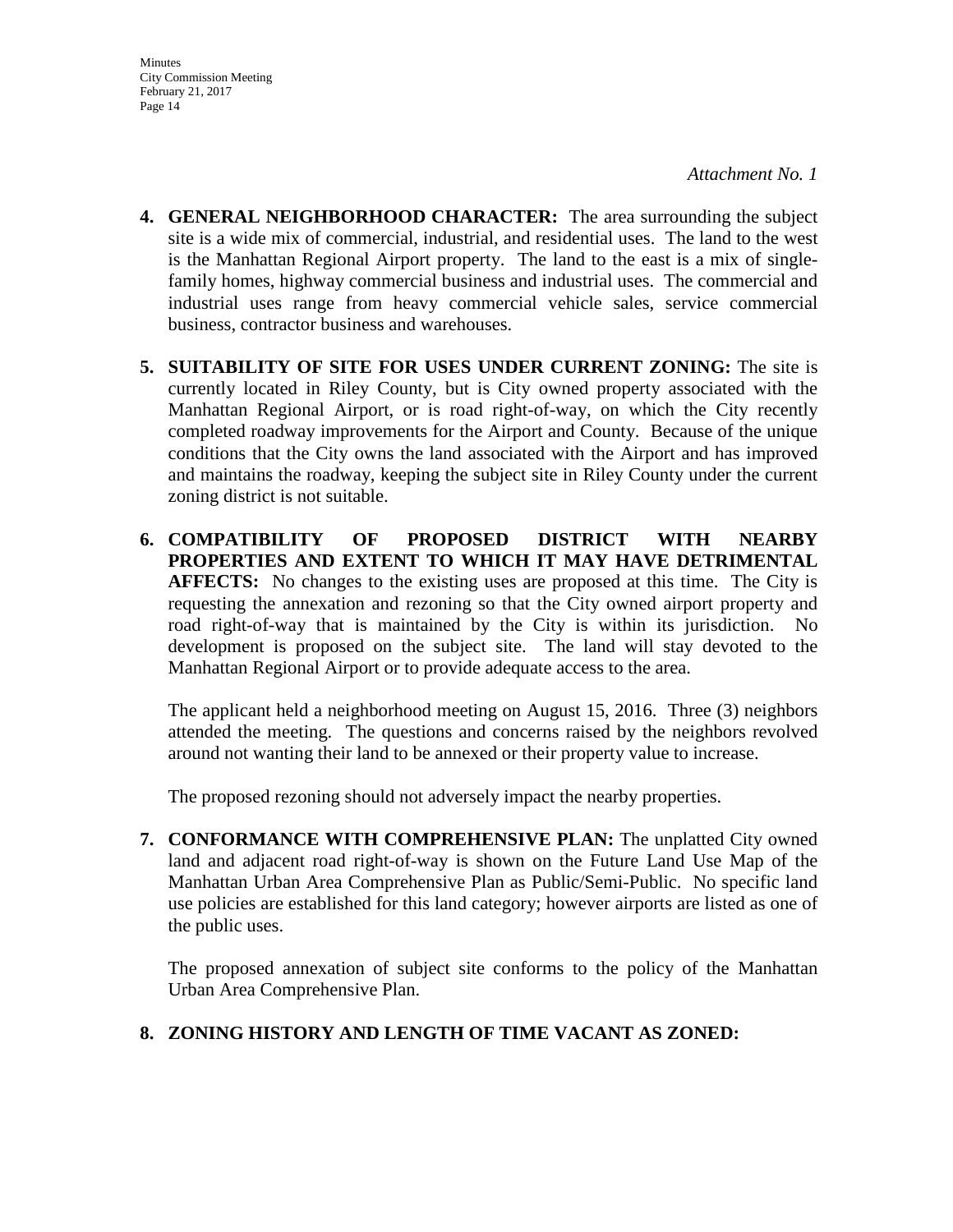- February 1, 1999 Manhattan Urban Area Planning Board recommends approval of annexation of the Manhattan Regional Airport and a portion of S. Airport Road.
- February 16, 1999 City Commission adopts Resolution asking consent from Riley County, as owner, to annex South Airport Road and to make certain findings on annexing the Airport.
- March 22, 1999 Riley County Commission approves Consent To Annexation of its property and makes positive findings and adopts Resolution No. 032299-14 regarding island annexation.
- April 6, 1999 City Commission approves first reading of annexation.
- December 6, 1999 Manhattan Urban Area Planning Board recommends approval of rezoning of Manhattan Regional Airport from County C-4, County N-1, and County G-1 Districts to AO District.
- December 6, 1999 Manhattan Urban Area Planning Board approves Preliminary Plat of Lots 1-4, Manhattan Regional Airport Addition.
- December 21, 1999 City Commission approves first reading of Ordinance to rezone.
- January 4, 2000 City Commission approves of Ordinance No. 6117, annexing the Manhattan Regional Airport and portions of Wildcat Creek Road and South Airport Road, and Ordinance No. 6118, rezoning the same.
- April 3, 2000 Manhattan Urban Area Planning Board approves Final Plat of Lots 1-4, Manhattan Regional Airport Addition

### **9. CONSISTENCY WITH INTENT AND PURPOSE OF THE ZONING ORDINANCE:**

The intent and purpose of the Manhattan Zoning Regulations is to protect the public health, safety, and general welfare; regulate the use of land and buildings within zoning districts to assure compatibility; and to protect property values.

Article XI is the section of Zoning Regulations devoted to the AO, Airport Overlay District. The AO District is intended to promote the use and development of land in a manner that is compatible with the continued operation and utility of the Manhattan Municipal Airport so as to protect the public investment in, and benefit provided by the facility to the region. The district also protects the public health, safety,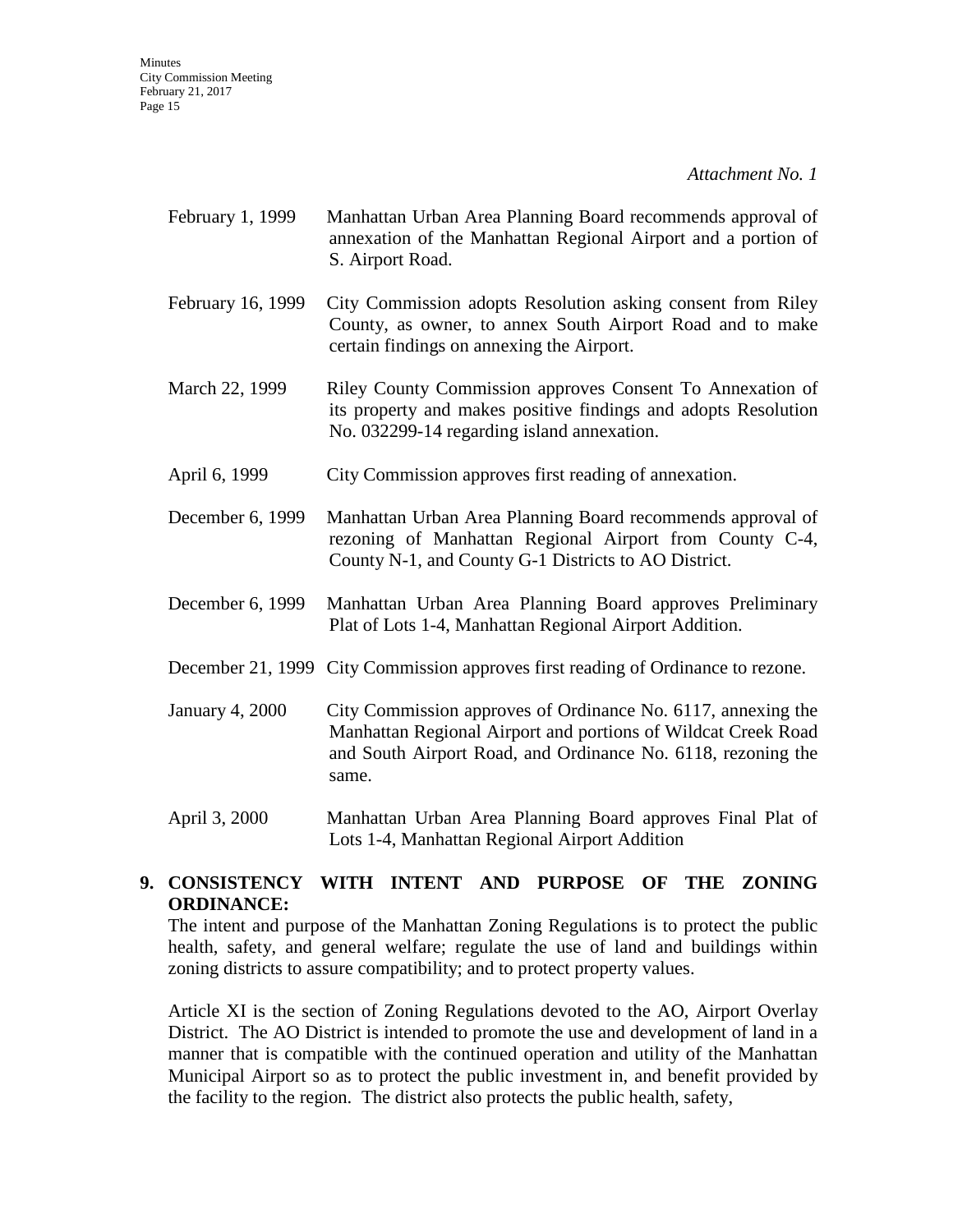**Minutes** City Commission Meeting February 21, 2017 Page 16

*Attachment No. 1*

convenience, and general welfare of citizens who utilize the facility or live and work in the vicinity by preventing the creation or establishment of obstructions or incompatible land uses that are hazardous to the airport's operation or the public welfare.

Since the AO District, when used as an independent district, shall apply only to the property of the Manhattan Municipal Airport which is owned and operated by the City of Manhattan, permitted uses shall include any use that is compatible with the operation of the Airport and is approved by the Governing Body of the City, subject to the use limitations of the AO District. When combined with an underlying district, the permitted use or conditional uses are allowed by the underlying zoning district, subject to the height limitations and use limitations of this Article as well as all restrictions of the underlying zoning district.

The proposed rezoning meets the intent and purpose of the Zoning Ordinance.

- **10. RELATIVE GAIN TO THE PUBLIC HEALTH, SAFETY AND WELFARE THAT DENIAL OF THE REQUEST WOULD ACCOMPLISH, COMPARED WITH THE HARDSHIP IMPOSED UPON THE APPLICANT:** There appears to be no gain to the public that denial would accomplish. There are no expected adverse affects on the public health, safety and welfare as a result of the rezoning. The purpose of the rezoning is to bring City owned property and adjoining road right-ofway recently improved by the City into its jurisdiction.
- **11. ADEQUACY OF PUBLIC FACILITIES AND SERVICES:** Adequate street, sanitary sewer, water and fire services are available to serve the rezoning site.

### **12. OTHER APPLICABLE FACTORS:** None.

**13. STAFF COMMENTS:** City Administration recommends approval of the proposed rezoning of City owned property associated with the Manhattan Regional Airport's Fixed Base Operator facility, the former Armory Building and adjacent S. Airport Road right-of-way from Riley County C-4, Highway Business District, to AO, Airport Overlay District, based on the findings in the Staff Report.

### **ALTERNATIVES:**

1. Recommend approval of the proposed rezoning of City owned property associated with the Manhattan Regional Airport's Fixed Base Operator facility, the former Armory Building and adjacent S. Airport Road right-of-way from Riley County C-4, Highway Business District to AO, Airport Overlay District, based on the findings in the Staff Report.